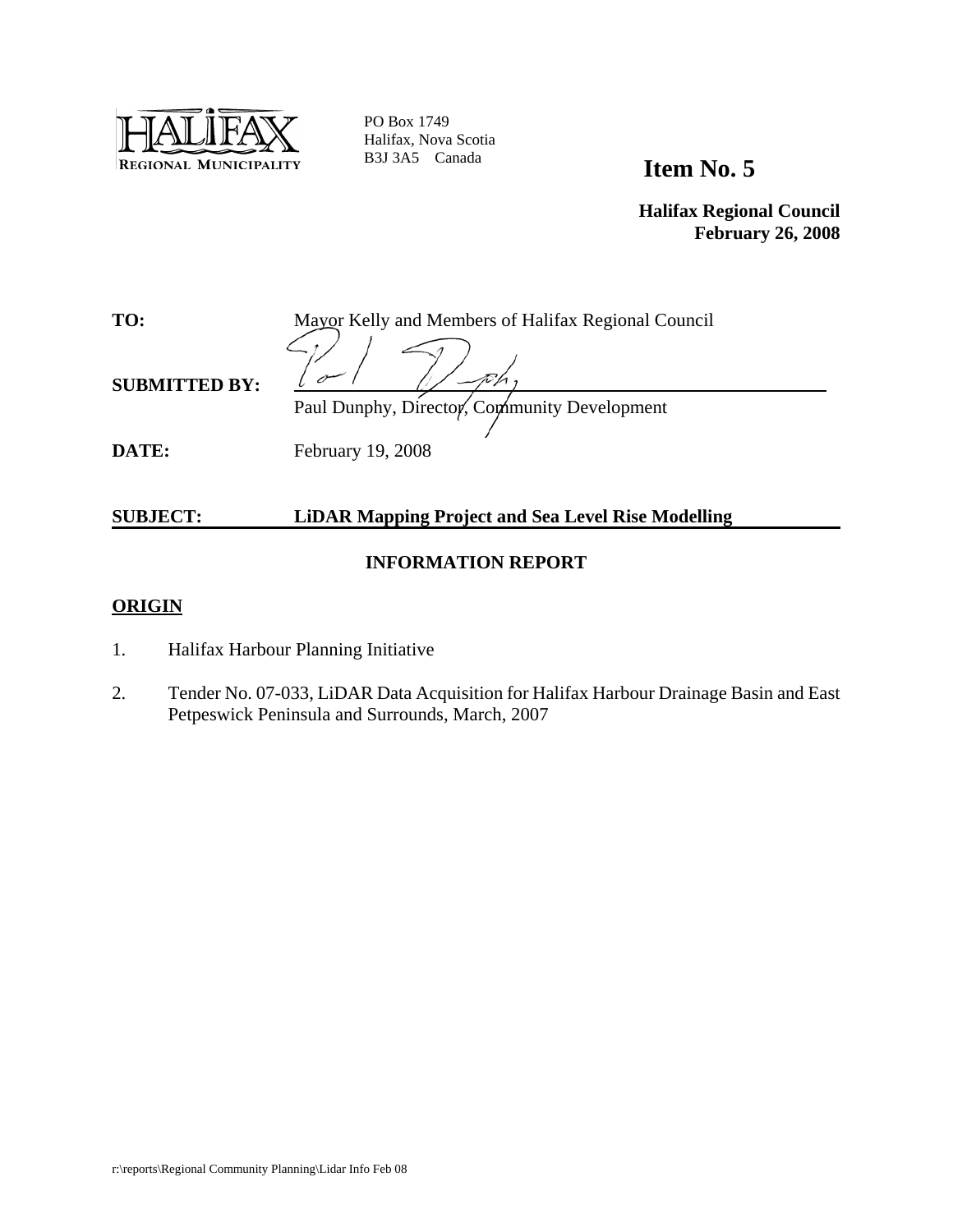## **BACKGROUND**

As part of the Halifax Harbour Planning Initiative, Regional Council approved a data acquisition project called LiDAR (Light Detection and Ranging) for the Halifax Harbour drainage basin and a portion of the Eastern Shore. The area for which this data was acquired is shown on Map 1.

LiDAR is a relatively new air-borne laser beam technology that can very precisely map ground elevations and convert this information into a Digital Elevation Model (DEM). The DEM is a valuable tool for decision making on the part of staff, Council and other users. In concert with other GIS-compatible software, it can be used in applications such as watershed planning, floodplain analysis, forestry and agricultural management, 3-D modelling, transportation and infrastructure planning, and so on.

Of particular relevance to the Halifax Harbour Plan study is the use of LiDAR data to forecast future sea level rise and storm surge events on the shoreline areas of the harbour as a result of climate change. Using the DEM a predictive climate change model is applied which incorporates the best scientific knowledge available in determining future incremental rises in sea level and storm surge. The end product will be a graphic representation (mapping) that illustrates, on a site specific basis, the vulnerability of the shoreline to potential flooding.

In carrying out this project, HRM staff wish to acknowledge the valuable contributions that our partnering agencies are providing:

- Natural Resources Canada (NRCAN)
- Centre of Geographic Sciences, NSCC Annapolis Valley Campus
- NS Department of Energy
- Halifax Port Authority
- Dalhousie University

The project team has now received most of the LiDAR data and the DEM, and are now in the stage of superimposing the predictive climate change modelling.

Council was made aware that certain preliminary information and findings from the LiDAR project was provided to the Premier's Office for presentation at the Council of the Federation Climate Change Adaptation Forum, held in Vancouver this past month.

## **DISCUSSION**

Members of the LiDAR project team will be making a presentation in early March at a Climate Change Conference hosted by the Environmental Services Association of Nova Scotia, where sample preliminary findings will be provided. The purpose of this report is to provide an update to Council in advance of the upcoming conference.

Highlights of the findings of the LiDAR data acquisition project and sea level rise modelling for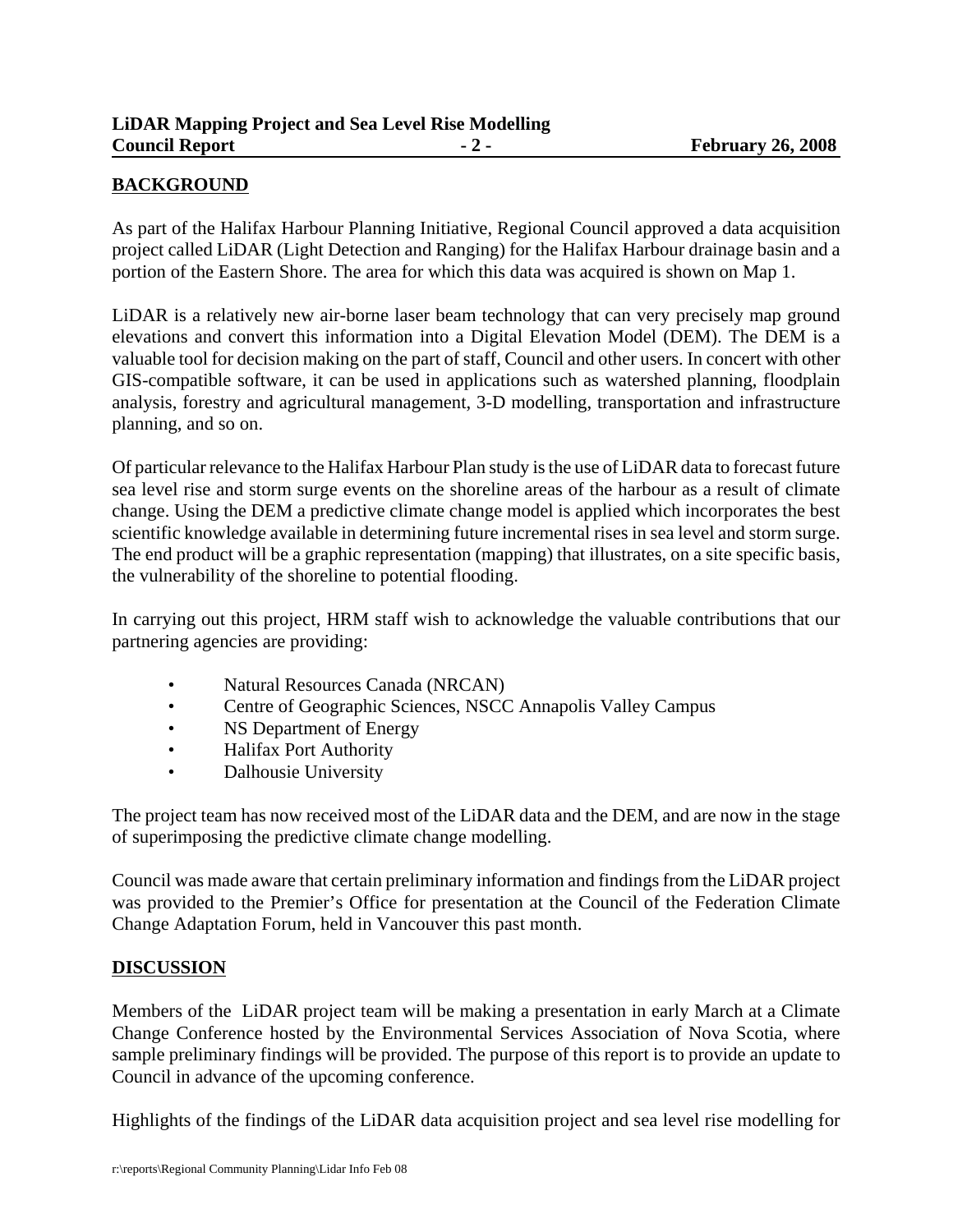Halifax Harbour are presented as follows:

- The project is a work in progress, with HRM having only recently received the DEM. Work is now proceeding to superimpose sea level rise modeling and produce mapping that illustrates the degree of vulnerability for flooding for all shoreline areas in the Harbour.
- A number of scenarios will be modeled, including rates of sea level rise using varying global warming assumptions, storm surge scenarios and the geologic subsidence of the Nova Scotia land mass.
- The important end result of this LIDAR Mapping and Climate Change Modeling project for Halifax Harbour is that it will provide a reliable decision-making tool for Council, other levels of government, for property owners and stakeholders. It will enable decisions to be made with respect to adaptive measures for such things as:
	- land use planning policy
	- transportation planning
	- infrastructure retrofits
	- port development planning
	- emergency response programs, and so on.
- It is inevitable that sea level rise will result in physical impacts to the shorelines of the Harbour and other HRM coastal communities. In addition, climate change is predicted to bring more frequent storm events, increasing storm intensity and higher storm surges. There are risks to public safety, property and infrastructure.
- Vulnerability can be reduced markedly by implementing proactive measures aimed at reducing the susceptibility and exposure to sea level rise and storm surge. The LiDAR mapping/climate change modeling project will provide a sound basis on which to make informed decisions.

## **Next Steps in the Process:**

To complete this LiDAR / Sea Level Rise project, the following program will be undertaken:

- (a) Complete the sea level rise modeling scenarios for the study area;
- (b) Consult with harbourfront property owners, stakeholders and the public;
- (c) Work with the Harbour Plan Steering Committee and Regional Plan Advisory Committee to determine an acceptable sea level rise benchmark;
- (d) Determine appropriate adaptation measures, which can be implemented over time, to minimize the future impacts of sea level rise/storm surge;
- (e) Present this information to Regional Council and seek its direction and approval of an Implementation Program, which may entail a combination of voluntary compliance and